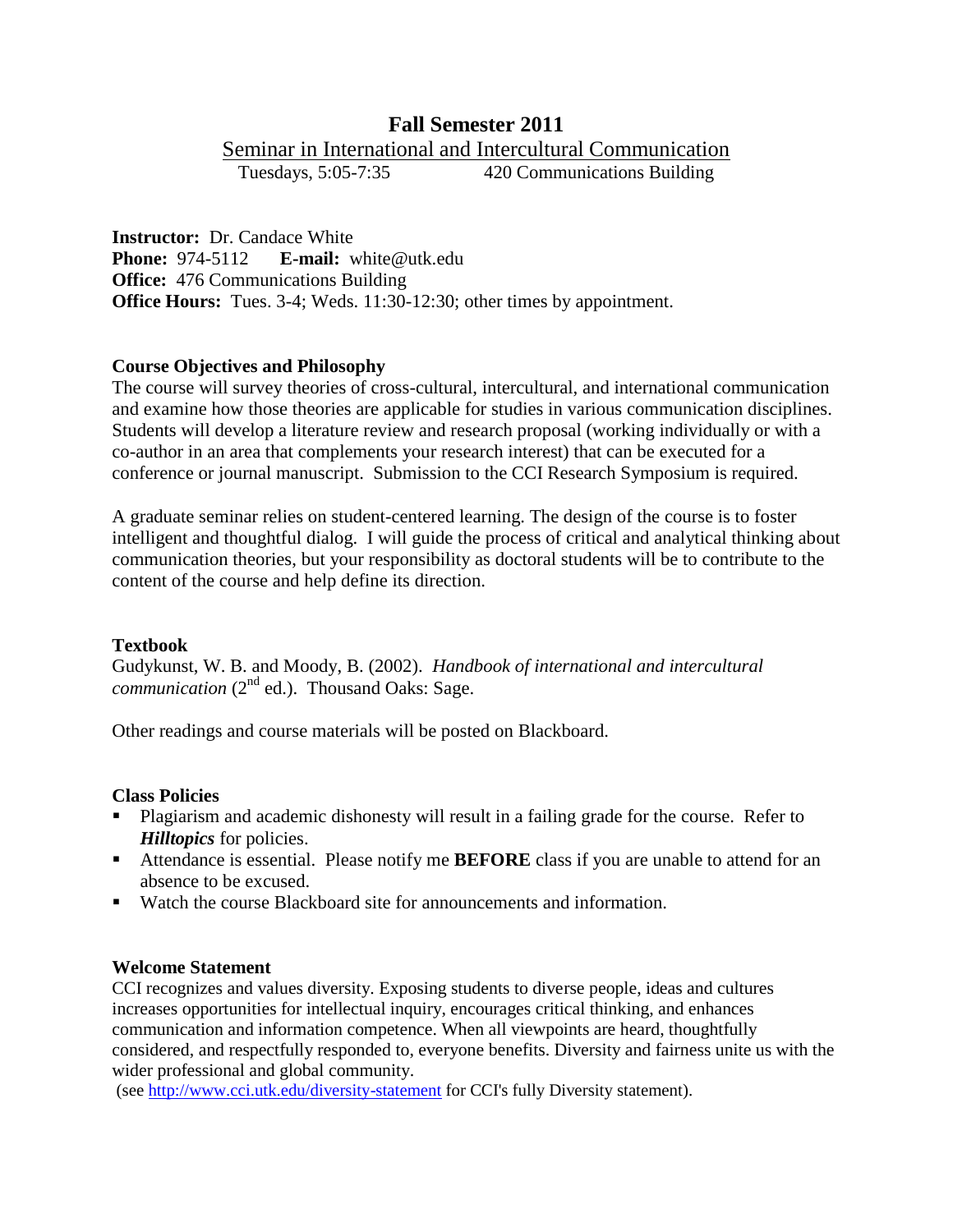# **Grading and Assignments**

| Participation, preparation, and discussion leadership   | 20% |
|---------------------------------------------------------|-----|
| <b>Journal Article Presentation</b>                     | 10% |
| <b>Literature Review</b>                                | 20% |
| Research questions, design, and methodology development |     |
| <b>IRB</b> Form                                         | 05% |
| <b>Research Symposium Abstract</b>                      |     |
| <b>Final Presentation</b>                               | 25% |

# Participation and Preparation, and Discussion Leadership

The quality of class discussion depends on how well you prepare for class. Each week I will ask several of you to lead the discussion, critically and analytically over the assigned readings. Therefore, **you must come to every class meeting prepared to do so**. Make notes and think of talking points in advance.

A large part of this class will be the development of a research project. We will share ideas and learn from each other, which will become a large part of class discussion.

# Journal Article Presentation

Working individually, choose 2-3 articles from peer reviewed journals that are related to your research interest to present to the class. Focus on research goal and questions, methodology, and key findings of the articles. Explain how the articles inform your research interests and how your study will fit into the stream of research. (Part of your grade will be based on the quality and appropriateness of your sources.) Power point is not required. Write a brief abstract of the articles (2-page max.) with citations, and **post on the Blackboard site by the Monday before your presentation on Tuesday**. Post pdf's of the full text of your articles. *All students are responsible for printing and reading the synopsis before class.* Reading the full articles is optional, but the articles may be helpful for your own research later.

### Literature Review

Each student will write a literature review for your stream of research. (If you are working with a co-author, you can merge your literature reviews later.) A good literature review is written in essay form: it has an introduction and conclusion. A literature review is a critical look at previous studies about the same or a similar phenomenon. It is a critical analysis of a stream of research.

- Look for themes
- Organize around sub-topics
- Support with cites
- Substance drives the paper

The literature review should be of the quality and format that would be found in a dissertation or published article. **All** work must be original for this class and must not have been submitted as an assignment for any other course. Use the *Publication Manual* of the American Psychological Association (APA style)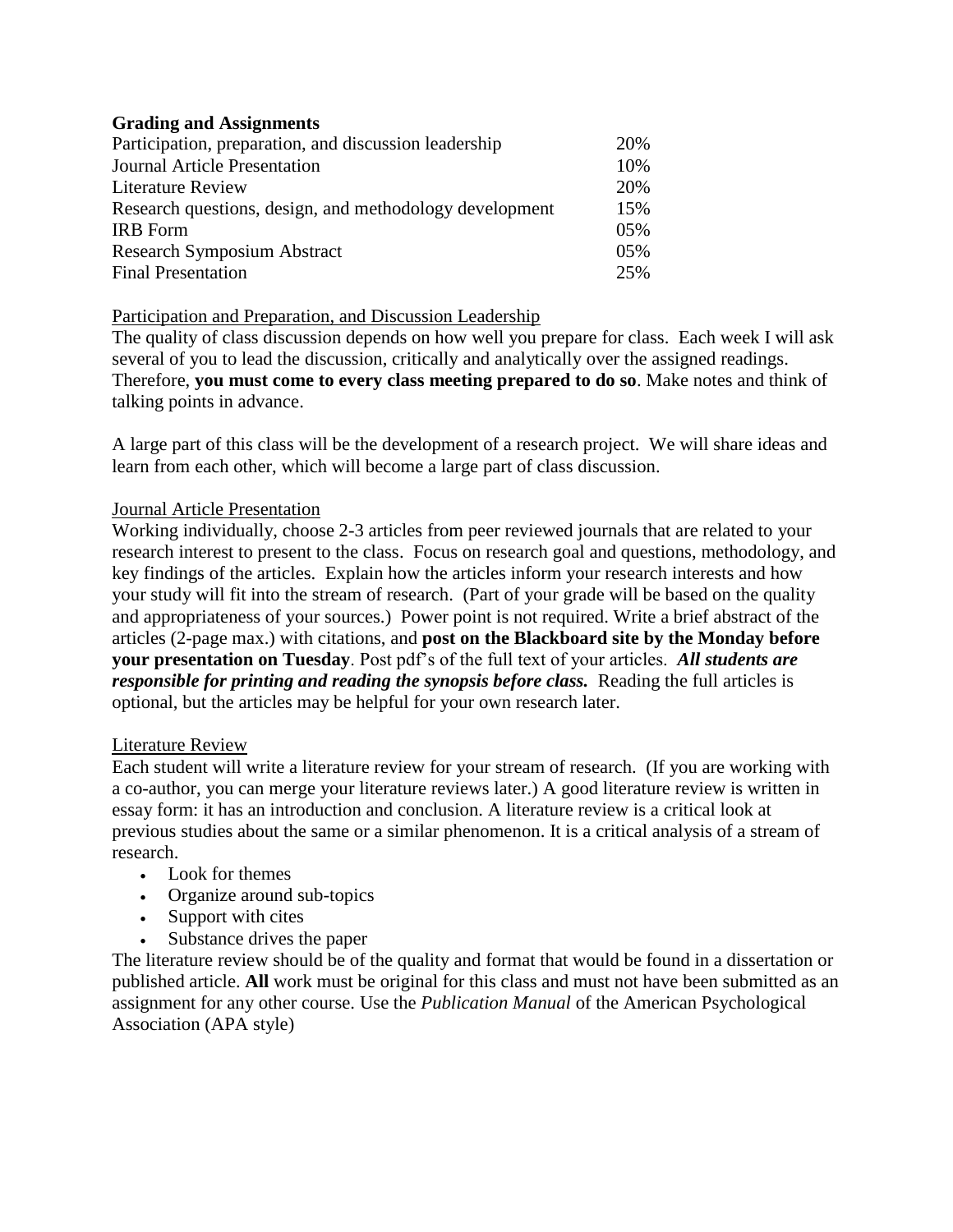#### Research questions, design, and methodology

Working individually or with your co-author, create this section of your manuscript for publication. You must include the instrument (survey, interview questions, etc.) you will use to collect data.

# IRB Form

Working individually or with your co-author, prepare an IRB form to submit to the college review board. (If your study does not include human subjects, prepare an IRB form for a mock study.)

Research Symposium Abstract Prepare an abstract for the CCI Research Symposium. (Deadline is usually mid-December – yours will be ready!)

### Final Presentation

On the last night of class, we will present our research as if we were participating in a research session of top-level conference. Each presentation will be 15 minutes. Powerpoint is required. A question and answer session will follow the presentations.

# **Course Calendar**

Additional readings may be added as the course progresses.

| Aug. 23  | Introduction; Hofstede's Cultural Dimensions (Ch. 1)<br>Identification of research interests.                                                                              |
|----------|----------------------------------------------------------------------------------------------------------------------------------------------------------------------------|
| Aug. 30  | Cross-Cultural Communication: G&M* Forward, intro to Part<br>I, Ch. 1, 2, 9. Discussion of research proposals.                                                             |
| Sept. 6  | No Class. I will be at a conference in England, so we will<br>celebrate Labor Day/Fall Break/ Thanksgiving. Work on your<br>research topic proposal and literature search. |
| Sept. 13 | Culture and Language: Ch. 3, 4, 5.                                                                                                                                         |
| Sept. 20 | Research proposals due (no grade). Discussion of<br>methodologies, research ethics, and human subjects.<br>Culture and Conflict: G&M Ch. 7,8, Hofstede Ch. 9 (Bb**)        |
| Sept. 27 | Intercultural Communication: G&M intro to Part II, Ch.<br>10, 11, 15; Continued discussion of theory and research<br>design. (journal article presentation)                |
| Oct. $4$ | Research design and methodology due. Discussion and class<br>feedback.                                                                                                     |